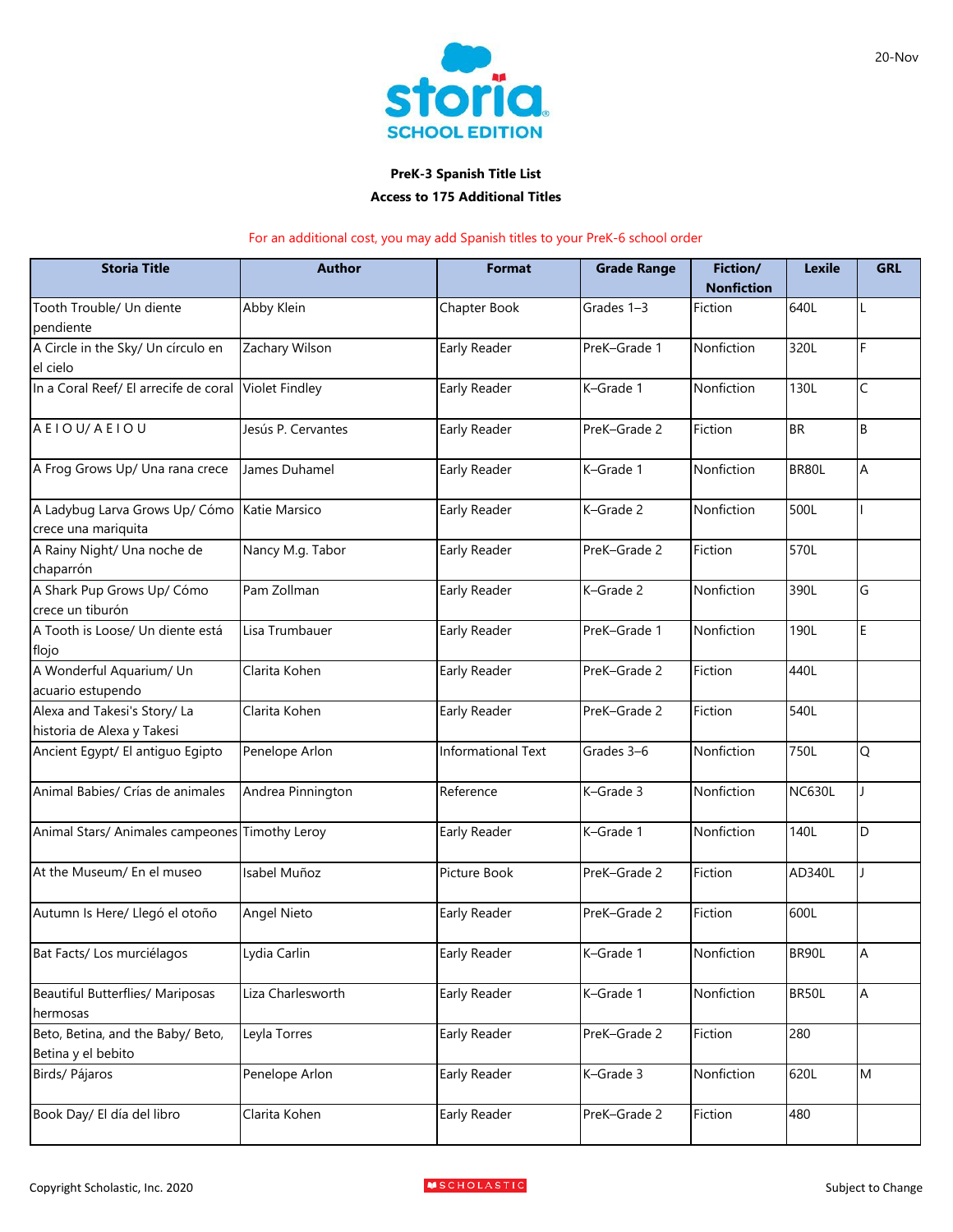| <b>Storia Title</b>                                          | <b>Author</b>                | <b>Format</b>      | <b>Grade Range</b> | Fiction/<br><b>Nonfiction</b> | <b>Lexile</b> | <b>GRL</b> |
|--------------------------------------------------------------|------------------------------|--------------------|--------------------|-------------------------------|---------------|------------|
| Brooke, the Photographer Fairy/<br>Brooke, el hada fotógrafa | Daisy Meadows                | Chapter Book       | K-Grade 3          | Fiction                       | 760L          | O          |
| Brush, Brush, Brush!/ ¡A cepillarte!                         | n/a                          | Picture Book       | PreK               | Nonfiction                    | AD200L        | G          |
| Bugs/ Insectos y otras criaturas                             | Penelope Arlon               | Informational Text | K-Grade 3          | Nonfiction                    | 880L          | P          |
| Bugs for Lunch/ Insectos para el<br>almuerzo                 | Margery Facklam              | Picture Book       | K-Grade 3          | Nonfiction                    | <b>NP</b>     | H          |
|                                                              |                              |                    |                    |                               |               |            |
| <b>Butterflies/ Mariposas</b>                                | Melvin and Gilda Berger      | Early Reader       | K-Grade 2          | Nonfiction                    | 370L          |            |
| Caterpillar to Butterfly/ De la                              | Laura Marsh                  | Early Reader       | Grades 1-3         | Nonfiction                    | 470L          |            |
| oruga a la mariposa                                          |                              |                    |                    |                               |               |            |
| Cats vs. Dogs/ Los gatos vs. los                             | Elizabeth Carney             | Early Reader       | Grades 2-4         | Nonfiction                    | 770L          | N          |
| perros                                                       |                              |                    |                    |                               |               |            |
| Chicken Life Cycle/ El ciclo de vida                         | Lydia Carlin                 | Early Reader       | K-Grade 1          | Nonfiction                    | 120L          | D          |
| del pollito                                                  |                              |                    |                    |                               |               |            |
| Clifford and the Dinosaurs/                                  | Norman Bridwell              | Early Reader       | PreK-Grade 2       | Fiction                       | 400L          |            |
| Clifford y los dinosaurios                                   |                              |                    |                    |                               |               |            |
| Clifford Goes to Dog School/                                 | Norman Bridwell              | Picture Book       | PreK-Grade 2       | Fiction                       | 500L          |            |
| Clifford va a la escuela de perros                           |                              |                    |                    |                               |               |            |
| Clifford Goes to the Doctor/                                 | Norman Bridwell              | Early Reader       | PreK-Grade 2       | Fiction                       | 430L          |            |
| Clifford va al doctor                                        |                              |                    |                    |                               |               |            |
| Clifford's First Christmas/ La                               | Norman Bridwell              | Picture Book       | PreK-Grade 2       | Fiction                       | 400L          |            |
| primera Navidad                                              |                              |                    |                    |                               |               |            |
| Clorinda Is Lost!/ ¡Se perdio                                | Clarita Kohen                | Early Reader       | PreK-Grade 2       | Fiction                       | 460L          |            |
| Clorinda!                                                    |                              |                    |                    |                               |               |            |
| Colors of the Rain Forest/ Los                               | Elizabeth Bennett            | Picture Book       | K-Grade 1          | Nonfiction                    | AD610L        | H          |
| colores de la selva                                          |                              |                    |                    |                               |               |            |
| Come Down, Gregorio!/ ¡Baja,                                 | Ponce Carlos                 | Early Reader       | PreK-Grade 2       | Fiction                       | 440L          |            |
| Gregorio, baja!                                              |                              |                    |                    |                               |               |            |
| Copycat Critters/ Animales que se                            | David Lee                    | Early Reader       | K-Grade 1          | Nonfiction                    | 270L          | D          |
| parecen                                                      |                              |                    |                    |                               |               |            |
| Counting in the Ocean/ Contar en Elizabeth Bennett           |                              | Picture Book       | K-Grade 1          | Nonfiction                    | AD610L        | IH.        |
| el océano                                                    |                              |                    |                    |                               |               |            |
| Desert Animals/ Animales del                                 | Lydia Carlin                 | Early Reader       | K-Grade 1          | Nonfiction                    | 160L          | C          |
| desierto                                                     |                              |                    |                    |                               |               |            |
| Dida's Thimble/ El dedal de Dida                             | Adela K. Abboud              | Early Reader       | PreK-Grade 2       | Fiction                       | 210L          | C          |
|                                                              |                              |                    |                    |                               |               |            |
| Dinosaurs/Dinosaurios                                        | Penelope Arlon               | Informational Text | K-Grade 3          | Nonfiction                    | 920L          | Q          |
|                                                              |                              |                    |                    |                               |               |            |
| Dinosaurs/ Los Dinosaurios                                   | Kathleen Weidner Zoehfeld    | Early Reader       | Grades 1-3         | Nonfiction                    | 520L          | M          |
|                                                              |                              |                    |                    |                               |               |            |
| Planets/ Los planetas                                        | Penelope Arlon               | Informational Text | Grades 3-6         | Nonfiction                    | <b>NC820L</b> | Q          |
| Dolphin Dive/ Delfines fabulosos                             |                              |                    | K-Grade 3          | Nonfiction                    | 530L          | $\circ$    |
|                                                              | James Buckley, Jr.           | Early Reader       |                    |                               |               |            |
| Dolphins/ Delfines                                           | Penelope Arlon               | Early Reader       | K-Grade 3          | Nonfiction                    | 610L          | ${\sf N}$  |
| Show and Tell/ Mostrar y Contar                              | Abby Klein and John McKinley | Chapter Book       | Grades 1-3         | Fiction                       | 470L          |            |
| Emergency Vehicles/ Vehículos de                             | Penelope Arlon               | Early Reader       | PreK-Grade 1       | Nonfiction                    | <b>NC800L</b> | K          |
| emergencia                                                   |                              |                    |                    |                               |               |            |
|                                                              |                              |                    |                    |                               |               |            |

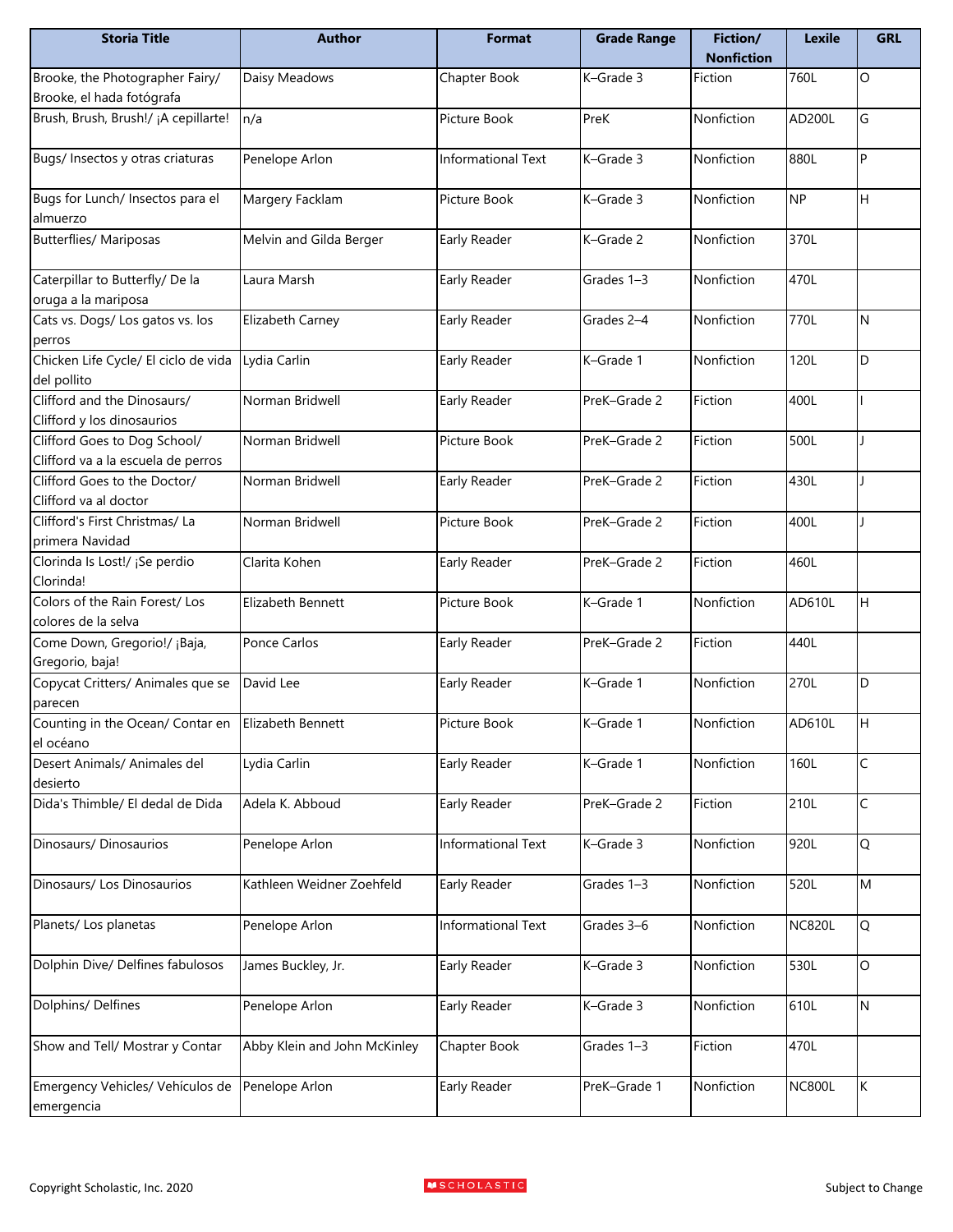| <b>Storia Title</b>                                      | <b>Author</b>         | <b>Format</b>             | <b>Grade Range</b> | Fiction/<br><b>Nonfiction</b> | <b>Lexile</b> | <b>GRL</b> |
|----------------------------------------------------------|-----------------------|---------------------------|--------------------|-------------------------------|---------------|------------|
| Everybody in Love/ Todos<br>enamorados                   | Isabel Muñoz          | Picture Book              | PreK-Grade 2       | Fiction                       | 550L          |            |
| Fantastic Frogs/ Ranas fantásticas                       | Penelope Arlon        | <b>Informational Text</b> | K-Grade 3          | Nonfiction                    | AD570L        | O          |
| Farm/ La granja                                          | Penelope Arlon        | Reference                 | PreK-Grade 3       | Nonfiction                    | <b>NC640L</b> |            |
| Farm Friends/ Animales de la<br>granja                   | Liza Charlesworth     | Early Reader              | K-Grade 1          | Nonfiction                    | 140           | C          |
| Felipe's Photo/ La foto de Felipe                        | Nyno Vargas           | Early Reader              | PreK-Grade 2       | Fiction                       | 300           |            |
| Fish Live There!/ ¿Dónde viven los<br>peces?             | Lydia Carlin          | Early Reader              | K-Grade 1          | Nonfiction                    | 30L           | B          |
| Hi! Fly Guy/ Hola, Hombre Mosca                          | <b>Tedd Arnold</b>    | Early Reader              | PreK-Grade 1       | Fiction                       | 380L          |            |
| Super Fly Guy!/ Superhombre<br>Mosca                     | <b>Tedd Arnold</b>    | Early Reader              | PreK-Grade 1       | Fiction                       | 360L          | H          |
| Forest Animals/ Animales del<br>bosque                   | Elizabeth Schafer     | Early Reader              | K-Grade 1          | Nonfiction                    | 110L          | C          |
| Gata Goes to the River!/ ¡Gata va<br>al río!             | Graciela Vidal        | Early Reader              | PreK-Grade 2       | Fiction                       | 340           |            |
| Good Night, I Love You/ Te quiero<br>mucho, hasta mañana | Caroline Jayne Church | Picture Book              | PreK-K             | Fiction                       | AD            |            |
| Hello Ocean/ Hola mar                                    | Pam Ryan              | Picture Book              | Grades 1-3         | Fiction                       | AD600L        | N          |
| Hello, Whale!/ ¡Hola, ballena!                           | <b>Violet Findley</b> | Early Reader              | K-Grade 1          | Nonfiction                    | <b>BR100L</b> | A          |
| How Do I Love You?/ ¿Cómo te<br>quiero?                  | Marion Bauer          | Picture Book              | PreK-K             | Fiction                       | AD340L        | K          |
| Am Cleopatra/ Soy Cleopatra                              | Grace Norwich         | Informational Text        | Grades 3-6         | Nonfiction                    | 1030L         | V          |
| Am Albert Einstein/ Soy Albert<br>Einstein               | Grace Norwich         | Informational Text        | Grades 3-6         | Nonfiction                    | 1050L         | U          |
| I Am Harriet Tubman/ Soy Harriet Grace Norwich<br>Tubman |                       | Informational Text        | Grades 3-6         | Nonfiction                    | 1060L         | S          |
| Am Helen Keller/ Soy Helen Keller Grace Norwich          |                       | Informational Text        | Grades 3-6         | Nonfiction                    | 1040L         | Τ          |
| Am Roberto Clemente/ Soy<br>Roberto Clemente             | Jim Gigliotti         | Informational Text        | Grades 3-6         | Nonfiction                    | 920L          | T          |
| Can Do It All/ Puedo hacer de<br>todo                    | Mary E. Pearson       | Early Reader              | PreK-Grade 1       | Nonfiction                    | 230L          | C          |
| Hate My Bow!/ ¡No me gusta mi<br>moño!                   | Hans Wilhelm          | Early Reader              | PreK-Grade 1       | Fiction                       | 180L          | F          |
| Love Colors!/ ¡Me gustan los<br>colores!                 | Hans Wilhelm          | Early Reader              | PreK-Grade 2       | Fiction                       | 330L          | F          |
| Love My Shadow!/ ¡Me gusta mi<br>sombra!                 | Hans Wilhelm          | Early Reader              | PreK-Grade 2       | Fiction                       | 280L          | H          |
| Love School!/ ¡Me gusta la<br>escuela!                   | Hans Wilhelm          | Early Reader              | PreK-K             | Fiction                       | 240L          | G          |
| Love Snow!/ ¡Me gusta la nieve!                          | Hans Wilhelm          | Early Reader              | PreK-Grade 2       | Fiction                       | 220L          | F          |
| Love Trees/ Me fascinan los<br>árboles                   | Cari Meister          | Early Reader              | PreK-Grade 1       | Nonfiction                    | 30L           | E          |

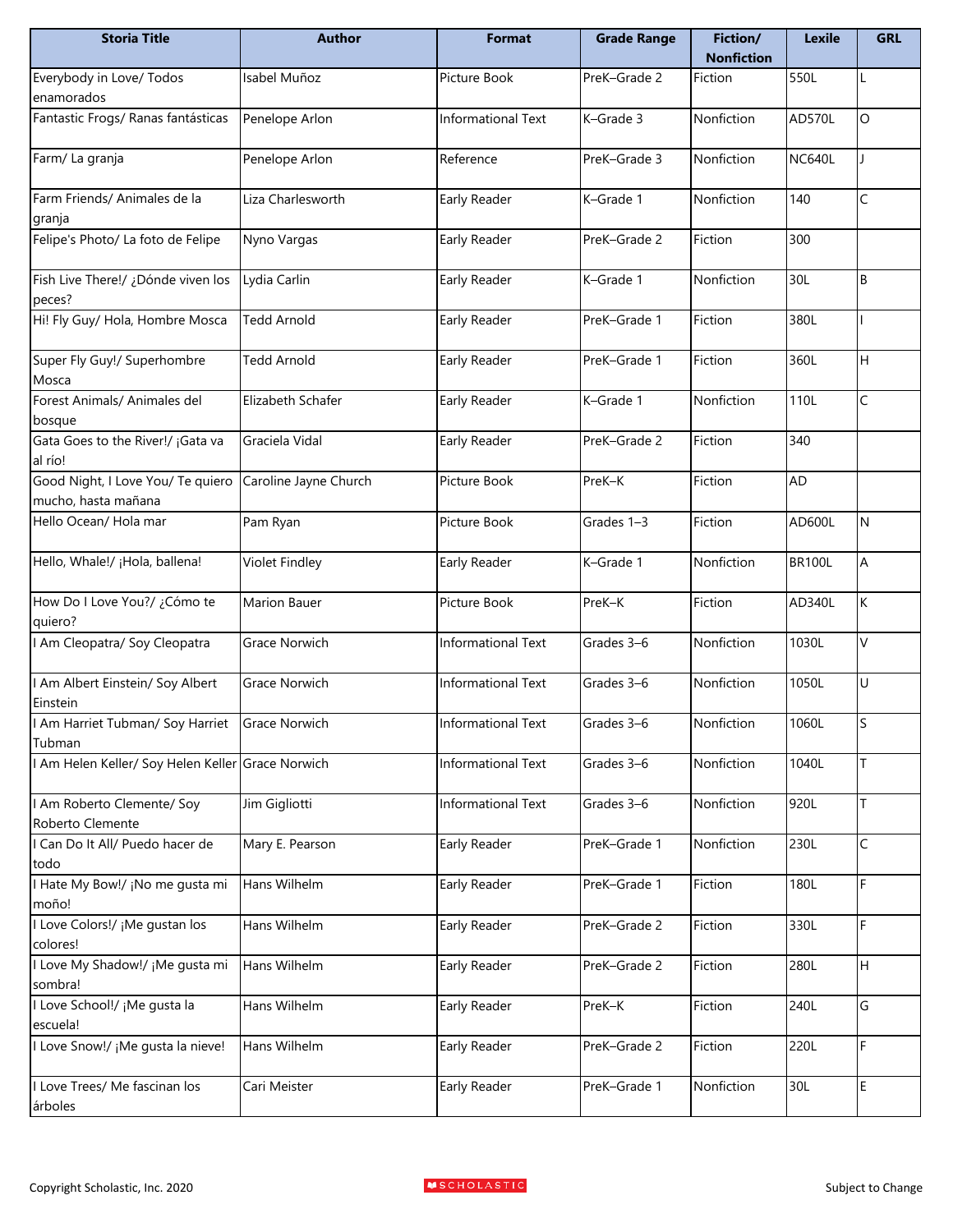| <b>Storia Title</b>                                              | <b>Author</b>               | <b>Format</b>             | <b>Grade Range</b> | Fiction/<br><b>Nonfiction</b> | <b>Lexile</b> | <b>GRL</b>   |
|------------------------------------------------------------------|-----------------------------|---------------------------|--------------------|-------------------------------|---------------|--------------|
| Love You Through and Through/<br>Te quiero, yo te quiero         | Bernadette Rossetti-Shustak | Picture Book              | PreK-K             | Fiction                       | 200L          | G            |
| Need a Little Help/ Necesito una<br>ayudita                      | Kathy Schulz                | Early Reader              | PreK-Grade 1       | Nonfiction                    | 150L          |              |
| Spy Rain Forest/ Veo la selva<br>tropical                        | Lydia Carlin                | Early Reader              | K-Grade 1          | Nonfiction                    | <b>NC340L</b> | $\mathsf C$  |
| Won't Share! / ¡No quiero<br>compartir!                          | Hans Wilhelm                | Early Reader              | PreK-Grade 2       | Fiction                       | 170L          | G            |
| In My Backyard/ En mi patio                                      | Don L. Curry                | Early Reader              | PreK-Grade 1       | Nonfiction                    | 140L          | F            |
| Inky, the Indigo Fairy/ Tinta, el<br>hada índigo                 | Daisy Meadows               | Chapter Book              | Grades 1-5         | Fiction                       | 580L          |              |
| Killer Whale vs. Great White Shark/<br>Orca vs. Tiburón blanco   | Jerry Pallotta              | Early Reader              | K-Grade 3          | Nonfiction                    | 620L          | P            |
| Lara Ladybug/ La mariquita Lara                                  | <b>Christine Florie</b>     | Early Reader              | PreK-Grade 1       | Nonfiction                    | 260L          | D            |
| Let It Fall/ Llegó el otoño                                      | Maryann Cocca-Leffler       | Picture Book              | PreK-Grade 1       | Nonfiction                    | AD390L        |              |
| Let It Rain/ Llegó la primavera                                  | Maryann Cocca-Leffler       | Picture Book              | PreK-Grade 1       | Fiction                       | AD410L        |              |
| Let's Draw!/ ¡Vamos a dibujar!                                   | Leyla Torres                | Early Reader              | PreK-Grade 2       | Fiction                       | 380L          |              |
| Let's Go for a Visit!/ ¡Vamos de<br>visita!                      | Nancy M.g. Tabor            | Early Reader              | PreK-Grade 2       | Fiction                       | 210           |              |
| Lion vs. Tiger/ León vs. Tigre                                   | Jerry Pallotta              | <b>Informational Text</b> | K-Grade 3          | Nonfiction                    | AD640L        | $\circ$      |
| Meet Some Mammals/Los<br>mamíferos                               | Liza Charlesworth           | Early Reader              | K-Grade 1          | Nonfiction                    | 60L           | В            |
| My Body/ Mi cuerpo                                               | Andrea Pinnington           | Reference                 | PreK-Grade 3       | Nonfiction                    | <b>NC520L</b> | К            |
| My Father and I/Mi papá y yo                                     | Jesús Cervantes             | Early Reader              | PreK-Grade 2       | Fiction                       | 20L           | B            |
| My Mother/ Mi mamá                                               | Jesús Cervantes             | Early Reader              | PreK-Grade 2       | Fiction                       | 80L           | $\mathsf{C}$ |
| Night Animals/ Animales<br>nocturnos                             | Alison Kitson               | Early Reader              | K-Grade 1          | Nonfiction                    | 110L          | D            |
| No Kisses, Please!/ ¡Besos, no, por<br>favor!                    | Hans Wilhelm                | Early Reader              | PreK-Grade 2       | Fiction                       | <b>BR</b>     |              |
| No New Pets!/ ¡No más mascotas!                                  | Hans Wilhelm                | Early Reader              | PreK-Grade 2       | Fiction                       | 270L          | H            |
| Ouch, My Back!/ ¡Ay, mi espalda!                                 | Carlos Ponce                | Early Reader              | PreK-Grade 2       | Fiction                       | 580L          |              |
| Pablo's Birthday/ El cumpleaños<br>de Pablo                      | Guillermo Solano            | Early Reader              | PreK-Grade 2       | Fiction                       | 410L          |              |
| Pandas/ Los Pandas                                               | Anne Schreiber              | Early Reader              | Grades 1-3         | Nonfiction                    | <b>NC600L</b> | M            |
| Paul the Pitcher/ Pablo el lanzador                              | Paul Sharp                  | Early Reader              | PreK-Grade 1       | Fiction                       | 310L          | D            |
| Pedro and Ladrillo in the City/<br>Pedro y Ladrillo en la ciudad | <b>Angel Nieto</b>          | Early Reader              | PreK-Grade 2       | Fiction                       | 540L          |              |
| Penguins/ Los pingüinos                                          | Penelope Arlon              | Informational Text        | Grades 3-6         | Nonfiction                    | <b>NC870L</b> | N            |

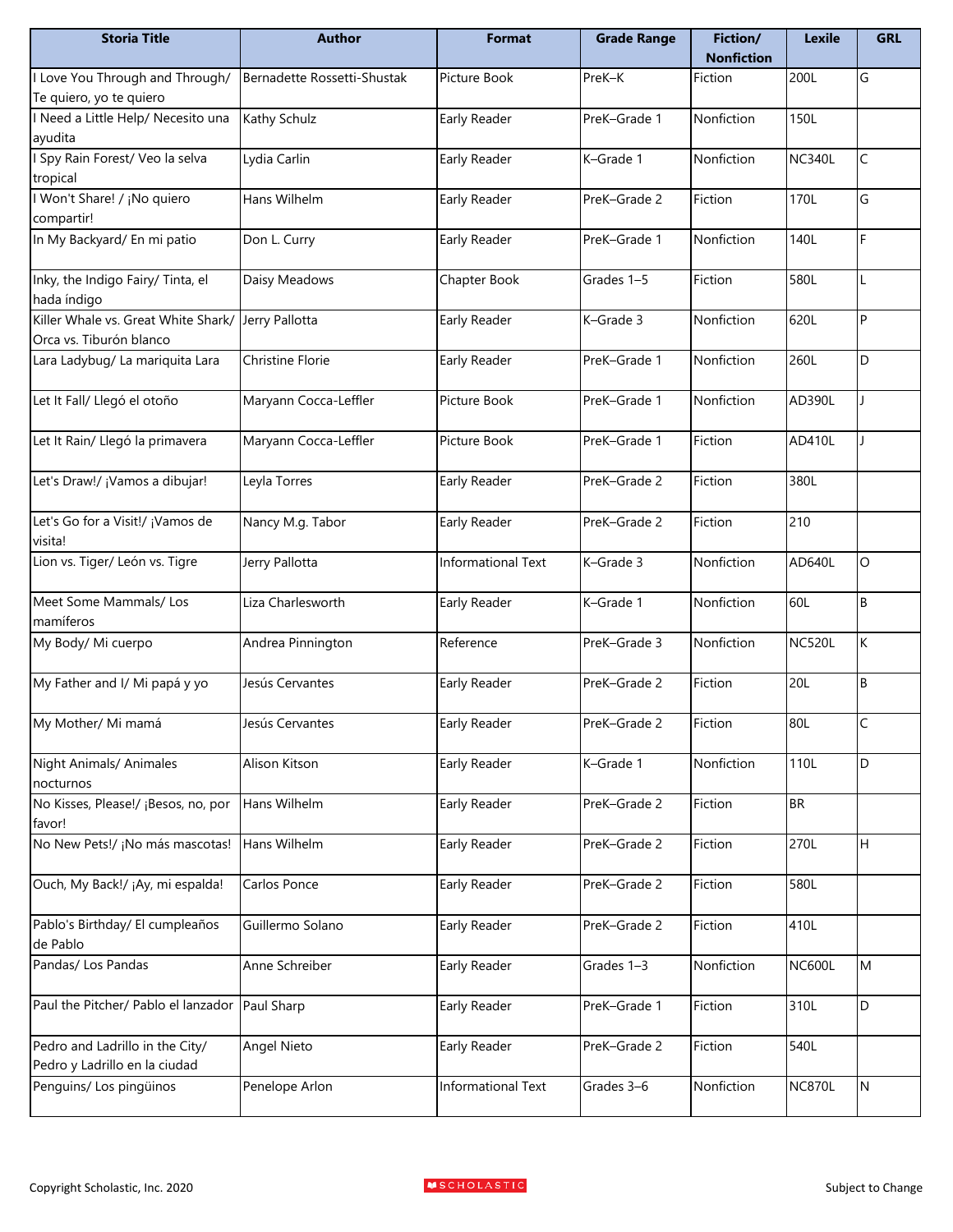| <b>Storia Title</b>                                            | <b>Author</b>                | <b>Format</b>             | <b>Grade Range</b> | Fiction/<br><b>Nonfiction</b> | <b>Lexile</b> | <b>GRL</b> |
|----------------------------------------------------------------|------------------------------|---------------------------|--------------------|-------------------------------|---------------|------------|
| Penguins Can Go!/ ¡Los pingüinos<br>marchan!                   | <b>Teddy Jones</b>           | Early Reader              | K-Grade 1          | Nonfiction                    | BR40L         | А          |
| Penguins/ Los Pingüinos                                        | Anne Schreiber               | Early Reader              | Grades 1-3         | Nonfiction                    | <b>NC580L</b> | M          |
| Pets/ Mascotas                                                 | Melvin and Gilda Berger      | Informational Text        | Grades 3-6         | Nonfiction                    | AD650L        | M          |
| Petting Zoo/ Pequeño zoológico                                 | Gail Tuchman                 | Early Reader              | PreK-Grade 3       | Nonfiction                    | AD360L        | K          |
|                                                                | Rita Rosa Ruesga             |                           | K-Grade 2          | Fiction                       | AD900L        | O          |
| Planets/ Planetas                                              | Gail Tuchman                 | Early Reader              | PreK-Grade 3       | Nonfiction                    | 490L          | N          |
| Please Say Please, Grumpy<br>Bunny!/ ¡Por favor, di por favor, | Justine Korman               | Early Reader              | PreK-1             | Fiction                       | 490L          |            |
| Polar Animals/ Los animales<br>polares                         | Susan Hayes                  | Informational Text        | Grades 3-6         | Nonfiction                    | 820L          | O          |
| Polar Bear vs. Grizzly Bear/ Oso<br>polar vs. Oso grizzly      | Jerry Pallotta               | Early Reader              | K-Grade 3          | Nonfiction                    | 620L          | O          |
| Polar Opposites/ Polos opuestos                                | Elizabeth Bennett            | Picture Book              | K-Grade 1          | Nonfiction                    | AD520L        | G          |
| Ponies/ Los Ponis                                              | Laura Marsh                  | Early Reader              | Grades 1-3         | Nonfiction                    | 440L          |            |
| Moldylocks and the Three Beards/<br>Ricitos de Moho y los tres | Noah Z. Jones                | Chapter Book              | K-Grade 2          | Fiction                       | 570L          | O          |
| Puppies and Kittens/ Perritos y<br>gatitos                     | Penelope Arlon               | Early Reader              | PreK-Grade 3       | Nonfiction                    | <b>IG530L</b> |            |
| Rainforest/ La selva tropical                                  | Penelope Arlon               | <b>Informational Text</b> | Grades 3-6         | Nonfiction                    | <b>IG890L</b> | P          |
| The King of Show-and-Tell/ El rey<br>de las sorpresas          | Abby Klein                   | Chapter Book              | Grades 1-3         | Fiction                       | 640L          | N          |
| Homework Hassles/ La tarea me<br>marea                         | Abby Klein                   | Chapter Book              | Grades 1-3         | Fiction                       | 630L          |            |
| Don't Sit on My Lunch!/ ¡No te<br>sientes en mi almuerzo!      | Abby Klein and John McKinley | Chapter Book              | Grades 1-3         | Fiction                       | 640L          | <b>N</b>   |
| Talent Show Scaredy-Pants/ Crisis<br>de talento                | Abby Klein                   | Chapter Book              | Grades 1-3         | Fiction                       | 630L          | Ν          |
| Reptiles/ Los reptiles                                         | Penelope Arlon               | Informational Text        | Grades 3-6         | Nonfiction                    | <b>IG920L</b> | Q          |
| Rude Ralph/ Daniel el descortés                                | Justine Fontes               | Early Reader              | PreK-Grade 1       | Fiction                       | 290L          | Н          |
| Safari Patterns/ Safari de patrones                            | Elizabeth Bennett            | Picture Book              | K-Grade 1          | Nonfiction                    | AD910L        |            |
| Sam Adds/ Sami suma                                            | Erminda Garcia               | Early Reader              | PreK-Grade 2       | Fiction                       | 100L          | $\sf{B}$   |
| See Me Grow/ Mírame crecer                                     | Penelope Arlon               | Reference                 | PreK-Grade 3       | Nonfiction                    | <b>NC530L</b> | K          |
| See the Reptiles/ Mira los reptiles                            | Megan Duhamel                | Early Reader              | K-Grade 1          | Nonfiction                    | 60L           | B          |
| Shapes in the Desert/ Figuras del<br>desierto                  | Elizabeth Bennett            | Picture Book              | K-Grade 1          | Nonfiction                    | AD610L        |            |
| Shark Attack!/ ¡Tiburón al ataque!                             | Gail Tuchman                 | Early Reader              | Grades 2-3         | Nonfiction                    | 560L          | O          |

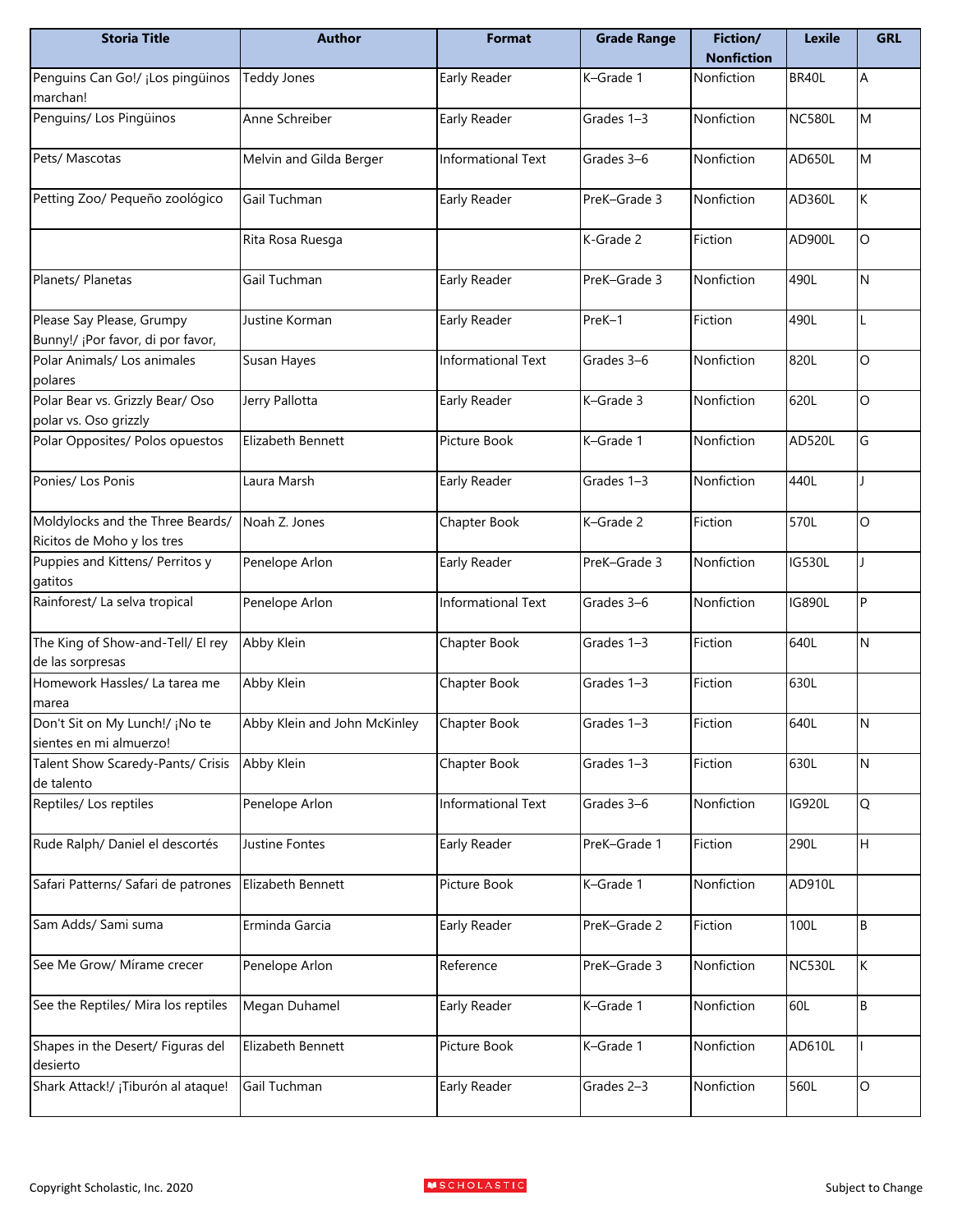| <b>Storia Title</b>                                               | <b>Author</b>          | <b>Format</b>      | <b>Grade Range</b> | Fiction/<br><b>Nonfiction</b> | <b>Lexile</b> | <b>GRL</b> |
|-------------------------------------------------------------------|------------------------|--------------------|--------------------|-------------------------------|---------------|------------|
| Sharks/ Los tiburones                                             | David Burnie           | Informational Text | Grades 3-6         | Nonfiction                    | IG930L        | P          |
| Sharks/ Los tiburones                                             | Anne Schreiber         | Early Reader       | Grades 1-3         | Nonfiction                    | 520L          | M          |
| So Many Me's/ Muchas veces yo                                     | Barbara J. Neasi       | Early Reader       | PreK-Grade 1       | Fiction                       | 350L          |            |
| Sophie the Hero/ Sofía la Heroína                                 | Lara Bergen            | Chapter Book       | Grades 3-5         | Fiction                       | 570L          | M          |
| Sophie the Awesome/ Sofía la<br>Fabulosa                          | Lara Bergen            | Chapter Book       | Grades 3-5         | Fiction                       | 410L          | M          |
| Spanish First Words/ Primeras<br>palabras en español              | J. Hutchins            | Informational Text | PreK-Grade 2       | Nonfiction                    | <b>NP</b>     | H          |
| Splat!/ ¡Zas!                                                     | Mary Margaret          | Early Reader       | PreK-Grade 1       | Nonfiction                    | 130L          | F          |
| Swim, Hop, Crawl/ Nadar, saltar,<br>arrastrarse                   | <b>Violet Findley</b>  | Early Reader       | K-Grade 1          | Nonfiction                    | 130L          | В          |
| Tails, Tails, Tails!/ ¡Colas, colas,<br>colas!                    | Violet Findley         | Early Reader       | K-Grade 1          | Nonfiction                    | 160L          | D          |
| Ten Tiny Toes/ Diez Deditos                                       | Caroline Jayne Church  | Picture Book       | PreK-K             | Fiction                       | AD            | G          |
| Terremoto/ Terremoto                                              | Leyla Torres           | Early Reader       | PreK-Grade 2       | Fiction                       | 180L          | F          |
| That Bug!/ Los insectos                                           | Harper Mccann          | Early Reader       | K-Grade 1          | Nonfiction                    | AD10L         | B          |
| The Bees and the Honey/ Las<br>abejas y la miel                   | Carolina Conde         | Early Reader       | PreK-Grade 2       | Fiction                       | 620L          |            |
| The Bully from the Black Lagoon/<br>El abusón del pantano negro   | Mike Thaler            | Picture Book       | K-Grade 2          | Fiction                       | 580L          |            |
| The Cat and the Lake/ La gatita<br>del lago                       | Nancy M.g. Tabor       | Early Reader       | PreK-Grade 2       | Fiction                       | 400L          | E          |
| The Dog Rules/ Las reglas para el<br>perro                        | Coco La Rue            | Chapter Book       | Grades 3-5         | Fiction                       | 590           |            |
| The Fire and the Sun/ El fuego y el Clarita Kohen<br>sol          |                        | Early Reader       | PreK-Grade 2       | Fiction                       | 580L          |            |
| The Four Paths/ Los 4 caminos                                     | <b>Elise Pritchard</b> | Early Reader       | PreK-Grade 2       | Fiction                       | 140L          | E          |
| The Fox and the Cherries/ La zorra<br>y las cerezas               | Cecilia Avalos         | Early Reader       | PreK-Grade 2       | Fiction                       | 520L          |            |
| The Giant Sunflower/ El girasol<br>gigante                        | Clara Bitman           | Early Reader       | PreK-Grade 2       | Fiction                       | 500L          |            |
| The Icy Park/ El parque helado                                    | Martha Sastrias        | Early Reader       | PreK-Grade 2       | Fiction                       | 390L          |            |
| The Icy, Cold Arctic/ El frío y<br>helado Ártico                  | Lydia Carlin           | Early Reader       | K-Grade 1          | Nonfiction                    | 380L          | C          |
| The Librarian from the Black<br>Lagoon/ La bibliotecaria del      | Mike Thaler            | Picture Book       | K-Grade 2          | Fiction                       | 710L          | N          |
| The Lizard, the Firefly, and the<br>Horse/ Yacaré, Cocuyo y Yegua | Martha Sastrias        | Early Reader       | PreK-Grade 2       | Fiction                       | 490L          |            |
| The Penguin and the Stork/ El<br>pingüino y la cigüeña            | Martha Sastrias        | Early Reader       | PreK-Grade 2       | Fiction                       | 610L          |            |
| The Pigeon and the Moon/ La<br>paloma y la luna                   | <b>Elise Pritchard</b> | Early Reader       | PreK-Grade 2       | Fiction                       | 200L          | E          |